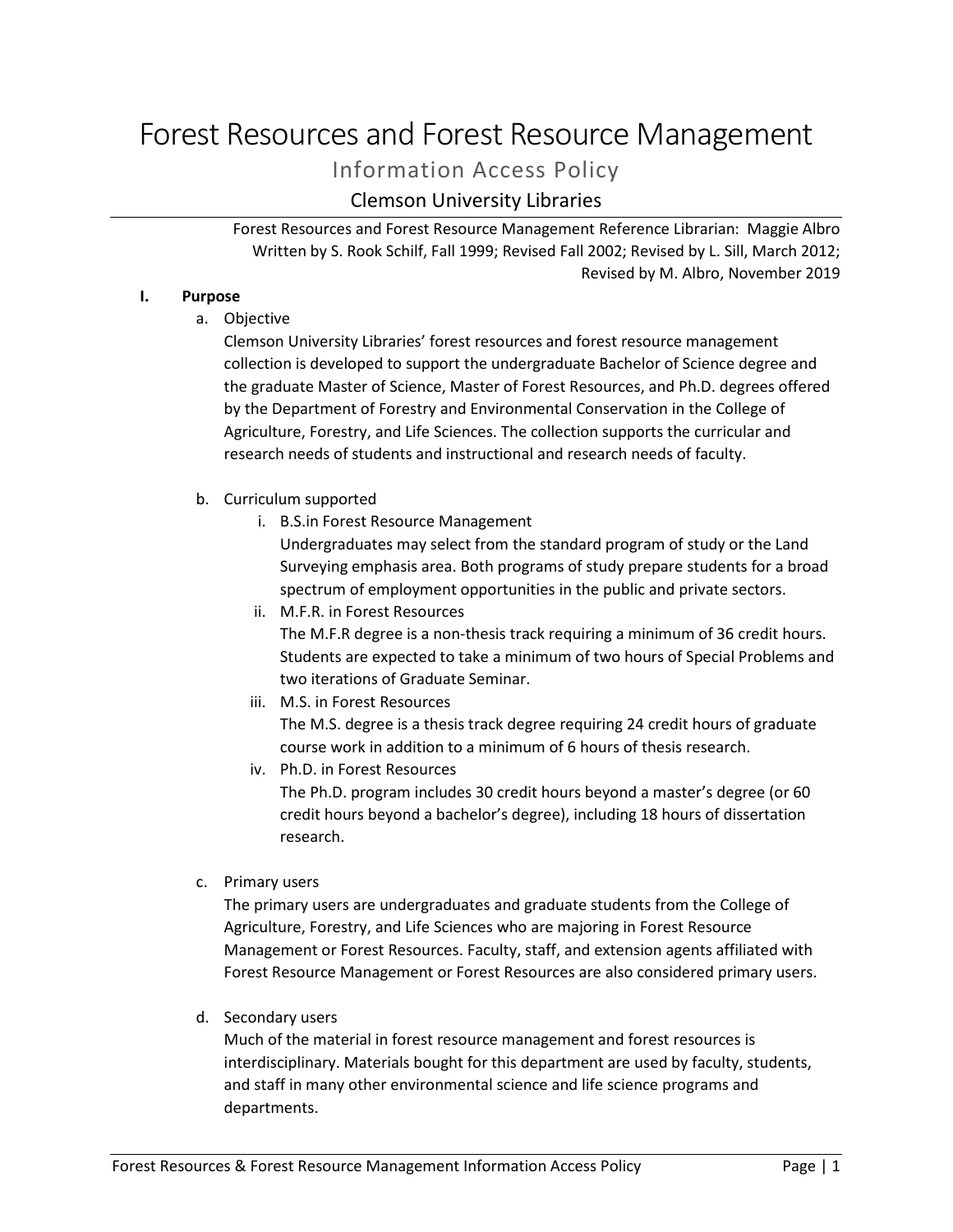# **II. Scope of the Collection**

The collection is housed between Cooper Library and Offsite Storage, with the exception of some materials available in a stable online format. Collecting efforts are aimed at maintaining a well-rounded collection, with special strengths in the areas of current research at Clemson University and in areas where degrees are given, but which also provides materials for undergraduates in all areas of sustainable agriculture and biological science, with emphasis on wildlife and ecology, and which will in the future provide an adequate basic collection as research interests change.

a. Format guidelines

Monographic material will be purchased in print and/or electronic format. Journals, handbooks, manuals, and encyclopedias will be in electronic format, if available. DVDs will be purchased as requested by the faculty.

b. Language guidelines

Primarily English-language materials will be selected. If materials in other languages are collected, they must generally contain information not readily available in English.

c. Geographical guidelines

Forest Resources materials concerning topics in South Carolina the Southeastern United States, and North America will be emphasized. Other geographic areas will be targeted as research and curricular interests dictate.

# d. Chronological guidelines

Most books considered for purchase are current; materials published prior to the most recent five years are purchased very selectively.

# e. Types of materials excluded

The following materials will be excluded unless there is an extraordinary need and/or a specific request:

- i. Workbooks
- ii. Computer software
- iii. Rare materials
- iv. Textbooks

# **III. Subject Classifications Collected**

Primary Subject Classifications: Forestry SD Lumber (economics) HD 9750 – HD 9773 Paper (economics) and the HD 9820 – HD 9843 Wood construction TA 419 – TA 424. TA 666 Wood technology TS 800 – TS 937 Paper manufacturing TS 1080 – TS 1268 USDA Forest Service Publications Docs. A13.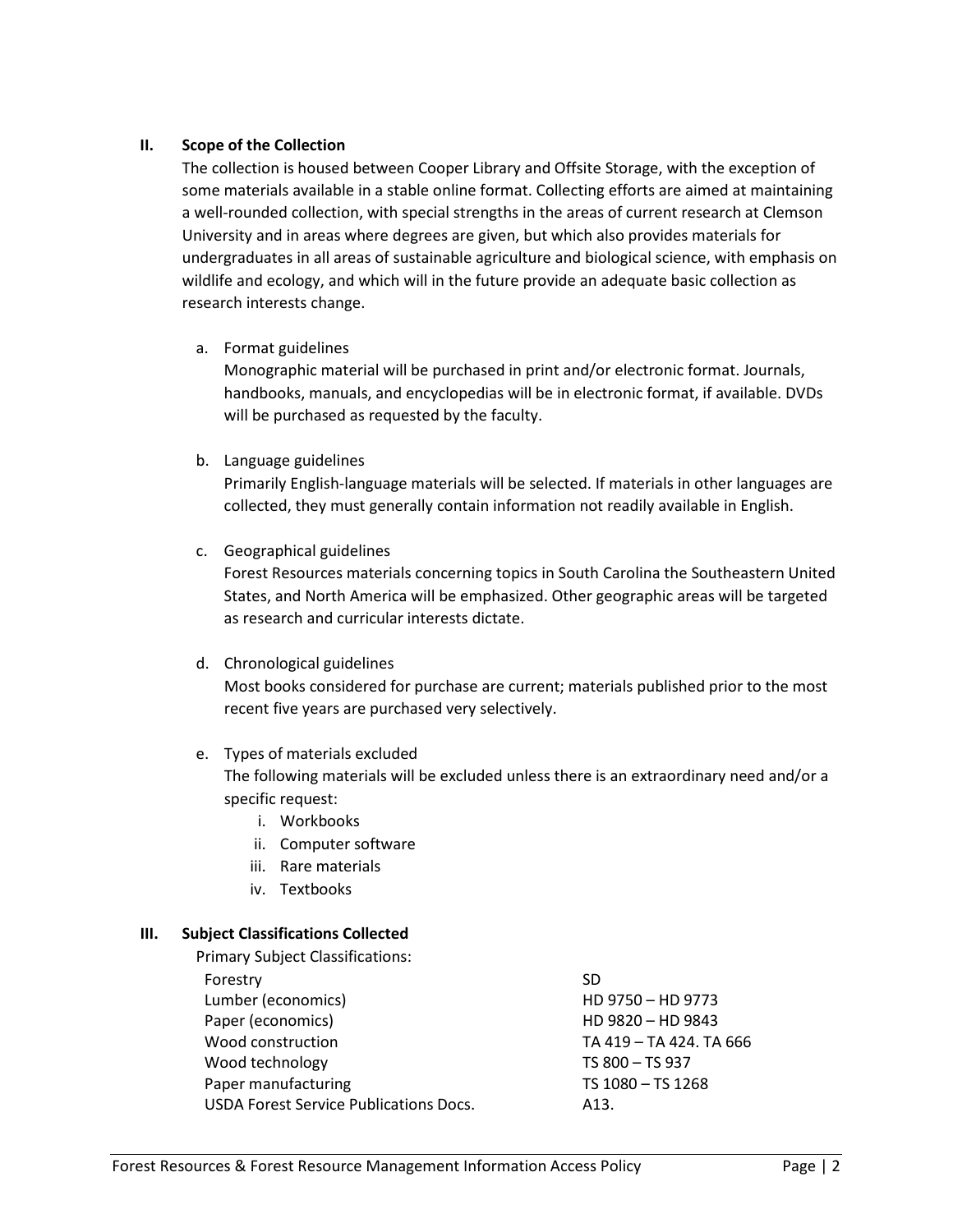| <b>Related Classifications</b> |                    |
|--------------------------------|--------------------|
| Agriculture, general           | $S$ 583 – S 667    |
| <b>Botany</b>                  | QK                 |
| Ecology                        | QH 540 - QH 549    |
| Environment                    | TD, GD 61 - GF 895 |
| Environmental economics        | $HD 75 - HD 75.6$  |
| Outdoor recreation             | GV 191 – GV 200    |
| Parks and public reservations  | SB 481 - SB 485    |
| Pests and diseases             | SB 608 - SB 998    |
| Animal behavior                | QL 750 - QL 785    |
| Wildlife conservation          | OL 81 - OL 84      |
| Wildlife management            | SK 351 - SK 579    |
| Wood finishing                 | TT 330 - TT 345    |
|                                |                    |

#### **IV. Core Forest Resources and Forest Resource Management Journals**

American Forests American Journal of Botany American Midland Naturalist Annals of Botany BioScience Biotropica Canadian Journal of Forest Research Castanea Conservation Biology Ecological Monographs Forest Ecology and Management Forest Products Journal Forest Science Forestry Forestry Chronicle HortScience Journal of Ecology Journal of Forestry Journal of Forestry Research Journal of the American Society for Horticultural Science Journal of Wildlife Management Nature Phytopathology Plant Physiology Science Soil Science Society of America Journal Transactions of the American Fisheries Society Unasylva Wildlife Society Bulletin Wood and Fiber Science

# **V. Core Forest Resources and Forest Resource Management Databases and Indexes**

AGRICOLA Agricultural and Environmental Science Database (ProQuest) Biological and Agricultural Index Plus BIOSIS Current Contents Connect MEDLINE Nexis Uni PAIS

ProQuest Dissertations and Theses – Full Text PubMed Science Citation Index SciFinder Scholar **TOXLINE** TOXNET Web of Science Zoological Record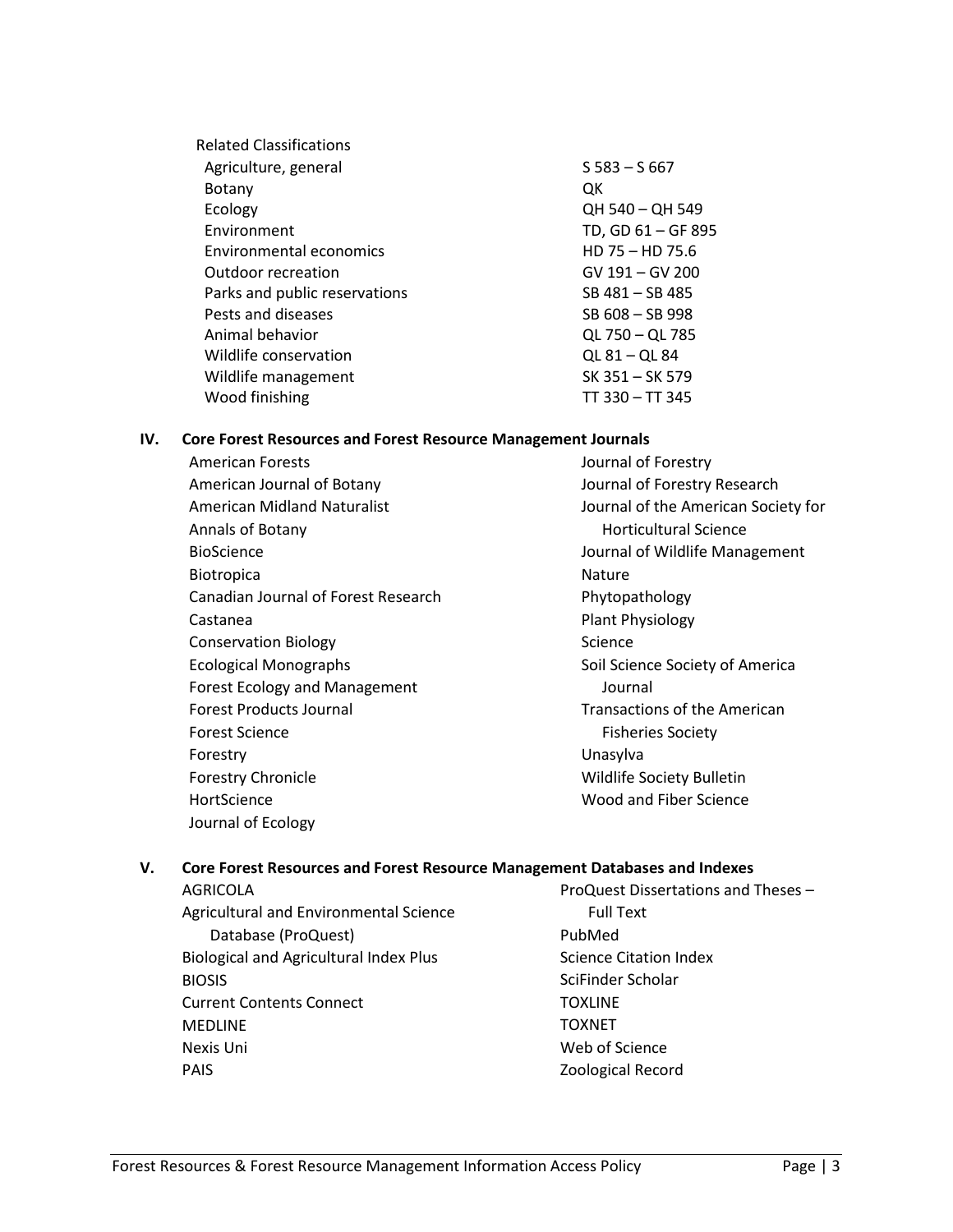# **VI. Access to Information not Available On-site**

a. Remote Storage

Online request forms and document delivery enable access to materials in Clemson Libraries' remote storage facilities within 24 business hours.

b. Interlibrary Loan

The primary access point for journals and secondary access point for books not owned or accessible by Clemson Libraries will be Interlibrary Loan. This service is free to Clemson University students, faculty, and staff.

c. PASCAL Delivers

The primary access point for books not owned or accessible by Clemson Libraries will be PASCAL Delivers. This service provides access to books owned by other academic libraries in the state of South Carolina and is free to Clemson University students, faculty, and staff.

# **VII. Selection Tools Used**

- a. Faculty and student requests and recommendations
- b. Course syllabi
- c. Major Forestry journals
- d. Publishers' websites and catalogs
- e. An approval plan
- f. GOBI online database
- g. Circulation, Interlibrary Loan, and PASCAL Delivers activity

# **VIII. Deselection Guidelines**

Monographic material, with an imprint of 15 years ago or earlier, which has not circulated for the last ten years, will be reviewed for deselection. Statistical reports are available for review of these titles. Due to the need to maintain materials for historical research and/or reference, older materials may be kept even if they have not circulated recently. If a book has not circulated and is historically important, Special Collections will be asked to house it. If Special Collections does not take the item, storage will be considered if the item is rare or unique to Clemson.

# **IX. Evaluation Tools**

- a. Circulation, recall, internal use
- b. Interlibrary Loan and PASCAL Delivers requests
- c. *Journal Citation Reports*

# **X. Collection Assessment and Planning**

- a. Qualitative Measures
	- i. The information access policy for this department will be reviewed every five years.
	- ii. Appropriate bibliographies will be checked against our holdings
	- iii. Benchmarking projects, to be determined
- b. Quantitative Measures